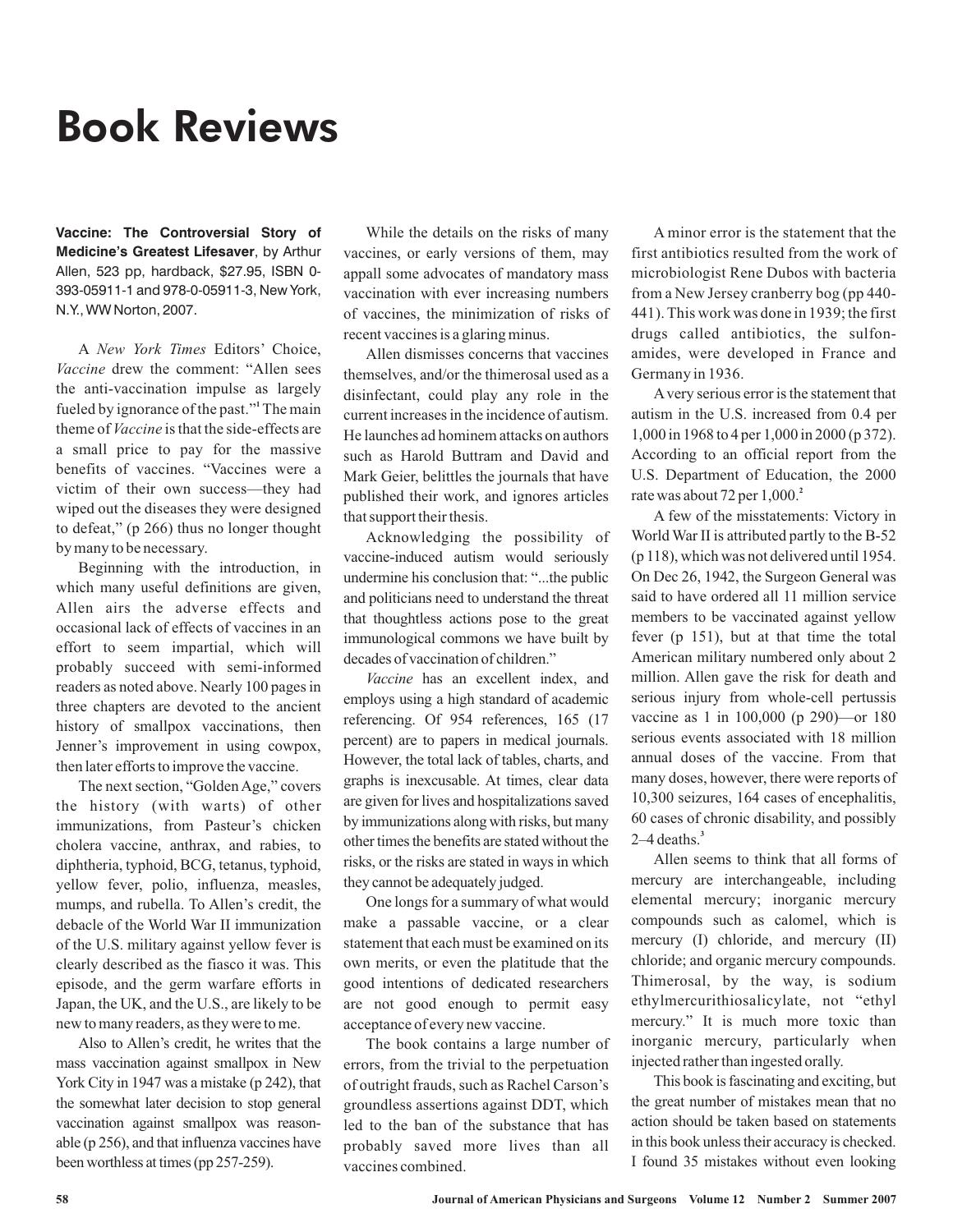carefully; clearly, no chemist reviewed the book before publication.

## Berwyn, Pa. **Joel M. Kauffman, Ph.D.**

- **1** Oshinsky D. Preventive medicine. *New York* , Feb 4, 2007. *Times*
- **2** Twenty-sixth Annual Report to Congress on the Implementation of the Individuals with Disabilities Education Act: *To Assure the* Washington, D.C.: U.S. Department of Education; 2003. *Free Appropriate Public Education of All Children with Disabilities (Section 618).*
- **3** Geier D, Geier M. The true story of pertussis vaccination: a sordid legacy? *J History Med* 2002;57:249-284. *Allied Sci*

**The Privatization of Roads and Highways: Human and Economic Factors,** by Walter Block, 381 pp, hardcover, \$119.95, ISBN-13: 978-0-7734- 5841-3, ISBN-10: 0-7734-5841-7, Lewiston, N.Y., Edwin Mellen Press, 2006.

Walter Block is on a mission. His book sets out to prove that roads should be completely privatized. The author's first sentence informs the reader that he recognizes that his book will not be well received: "Most people who read this book will dismiss it as the ravings of a lunatic."

He knows that the vast majority of economists and political philosophers are wedded to the notion of market failure: that some goods and services are different from the rest, necessitating their provision by government. At core, that conviction provides the rationale for socializing a host of goods and services such as roads, medical services, education, old-age pensions, etc.

Block is cognizant that the human intellect is limited in its ability to comprehend universal abstract economic and philosophical concepts that conclusively demonstrate that all goods and services can be more justly and efficiently provided by a genuine free market than by any known alternative. Therefore, he has chosen roads, the quintessential example of so-called market failure, to prove that all goods can be privatized.

For doctors, the implications of Block's defense of free markets are not insignificant. If Block succeeds in his

quest, he will have laid the theoretical framework for the restoration of freemarket medicine and of all other goods and services.

The book is divided into five parts: the free-market theory for privatizing roads, specific applications of the theory, the process of transitioning from a public to a private good, answering his critics, and an interview with the author.

The first part of the book explains the chasm between the dominant neoclassical school of economics and the Austrian school. Both schools use similar language to explain abstract economic principles. But the connotation of the words differs widely. The consequence is that the schools adopt very different views of how an economy works.

Is it any wonder that the adherents of each school talk past one another, even though they use the same words? Is it any wonder that both schools arrive at radically different solutions to the problem of scarcity and other complex economic problems?

For example, Block contrasts the definition of competition, which the neoclassical school teaches to be one of perfect competition, while the Austrian school rejects that notion to advocate the concept of rivalrous competition. In addition, each school has a different understanding of externalities, monopoly, and other basic terms.

Block repeatedly discusses the important distinction between the ultimate and the proximate cause of a problem. He correctly points out that the majority of scholars fail to address the ultimate cause, and focus instead on a multiplicity of proximate causes. He identifies the ultimate cause of the problem with roads to be the destruction of free-market prices.

The same problem confronts medical services, because they also lack freemarket prices to transmit the encrypted knowledge required to rationally allocate resources. In short, if the goal is to prevent economic chaos, the only tool available to accomplish that task is real free-market pricing, because this precludes the possibility of having too much or too little of any good or service.

Because government prevents generation of real prices to guide provision of medical care, it must compensate for that

fundamental error by resorting to an array of bureaucratic solutions: Pay for performance (P4P), which is simply more micromanaged care; Information Technology (IT); the Health Insurance Portability and Accountability Act (HIPAA); Electronic Medical Records (EMRs), which are information-gathering tools required by government to micromanage medical care; and Evidence-Based Medicine (EBM), which is a euphemism for politicized science whose dangers have been exposed by several academics.

Readers who wish to delve into the proximate causes of the road problem should read Block's book.

Block thoroughly discredits publicprivate partnerships (PPPs). He calls PPPs "partnering with the devil." He states that PPPs are "an unholy alliance of public and private [that] tends to obliterate the crucial line between them. As there is no more important distinction in all of political economy than that which divides coercion and non-coercion, such combinations tend to blur this crucial difference."

Block pointedly reminds the reader that PPPs require entrepreneurial subcontracting skills similar to those of a general contractor building homes. He asks the obvious question, "Is it written in stone somewhere that state bureaucrats have some sort of comparative advantage in such responsibilities?" The conclusion is clear. If government bureaucrats cannot competently subcontract to build homes, they cannot do so to provide roads, medical care, etc. Efforts to "fashion a better or more effective law" to correct the inadequacies of PPPs are futile.

Regrettably, physicians routinely leap at the opportunity to help government "fashion" counterproductive laws. The solution is simple. Everyone, including physicians, should adopt a strict policy of nonparticipation with government attempts to provide goods and services.

The fourth section of the book is most edifying because Block responds to his critics, including Gordon Tullock and Robert Poole. Even though the latter are reputedly staunch defenders of the free market, they do make an exception when it comes to roads. However, Block will have none of it.

In the last section, Block answers tough questions posed by libertarian students. For example, he is asked whether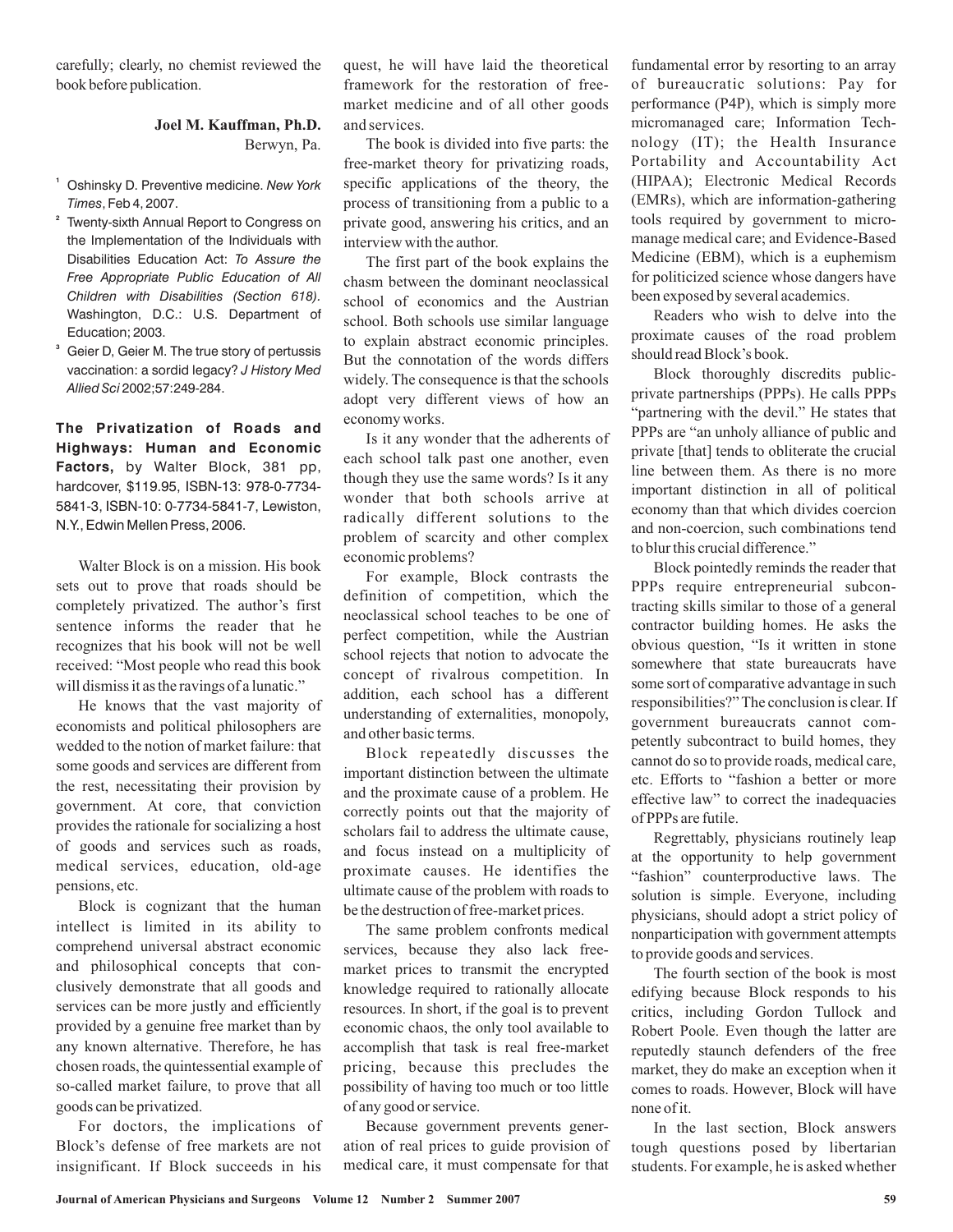he is optimistic or pessimistic for the future of liberty. He gives a two-pronged answer. He admits to being somewhat optimistic because, "[i]n the early days, if I didn't know the person as a libertarian, they probably weren't one [sic]. Now, there are entire libertarian organizations, let alone individuals, of whom I am entirely unaware."

He is also pessimistic, for he contends, "humans are hard-wired, based on psychobiological considerations, to be antifreedom."

There is abundant evidence supporting Block's pessimistic outlook. A small segment of the world's population had a very brief flirtation with liberty in the 19<sup>th</sup> century after being shackled for millennia by kings, queens, and emperors. As a consequence, the world's GDP grew 1,000 percent in less than 200 years, compared to a 50 percent growth rate in the prior 100,000 years.

Alas, liberty may not endure. The few countries that experienced a modicum of liberty have voluntarily donned the "secure" noose of the welfare state. These countries are at the crossroads. They must elect to tighten the welfare state's noose, snuff out liberty, and return to the economic stagnation of their not-too-distant past, or discard it in favor of liberty and prosperity.

Walter Block's uncompromising defense of liberty should be perused by all serious defenders of liberty, because he provides the intellectual ammunition required to discredit statists of every stripe.

#### Mesa, Ariz. **Robert P. Gervais, M.D.**

**The Business of Health: the Role of Competition, Markets, and Regulation**, by Robert L. Ohsfeldt and John E. Schneider, 184 pp, paperback, \$25, ISBN 0-8447-4240-6, Washington, D.C., AEI Press, 2006.

Some "health policy experts" say there is a consensus that the United States is a prime example of the wrong way to finance a medical services delivery system. The World Health Organization (WHO) ranks the U.S. system  $37<sup>th</sup>$  among 191 member countries (France ranks first and Italy second), citing the main reason for the low ranking as "lack of fairness."

The book mentions several authors who start with the premise that only a singlepayer system will work, and who then proceed to list the current deficiencies of American medicine, concluding that forprofit hospitals and insurance companies should be banned.

While the critics conclude that the substantially greater medical spending in the U.S. must be the result of waste and inefficiency, they totally overlook the fact that U.S. consumers, with greater incomes, are paying for discretionary services not available in the other countries under their health plans. They also neglect to consider the liability environment in the U.S., which adds roughly \$70 to \$140 billion per year in medical expenditures. Also, nothing is said about who provides the bulk of humanitarian medical care worldwide in disasters (hint: not France and Italy).

While the U.S. may be criticized for having have excess capacity and, therefore, redundancy, the Canadian system has "queues for 'free'services."

Ohsfeldt and Schneider discuss the frequently made comparisons of general population health metrics, which are presented in Tables 1-1, 1-2, and 1-3. Infant mortality and homicide rates in the black population of the U.S.—which have several possible explanations—contribute most to the abnormally high overall mortality rates of the U.S. compared to the other countries. "When more specific performance metrics are used,… more sensitive to healthsystems differences,… the United States does, indeed, appear to outperform other, less expensive health systems. Even with the obesity of the U.S. population, the U.S. system outperforms the others."

The "lack of universal access" is believed to be the most significant contributor to the underperformance of the U.S. system. Ohsfeldt and Schneider note that many of the "uninsured" choose not to buy insurance.Access is neither guaranteed by insurance, nor precluded by its lack. One can obtain magnetic resonance imaging (MRI) in the U.S. in three days, while the vaunted "universal" Canadian system provides the MRI only after a wait of 150 days. The Supreme Court of Canada recently ruled that "access to a waiting list is not access to health care."

After reviewing the pros and cons of profit-seeking in medical care, Ohsfeldt and Schneider conclude that there is no significant difference in quality or value between tax-exempt and for-profit hospitals. Financing of single-payer plans would rely upon taxes, and then be controlled by bureaucrats and politicians rather than consumers and market forces. As a reporter for the Ottawa Citizen wrote, "For far too long Canada's health care system has been treated like a political football by Canada's politicians…. [T]he system has been used and abused for political attacks and political gains."

Do specialty hospitals siphon off revenues from general hospitals, as is frequently argued? Specialty hospitals have the same effect as competition from other general hospitals in the same area, Ohsfeldt and Schneider conclude. The ability of the general hospitals to provide indigent care is not harmed. Additionally, physician selfreferral does not seem to be significant.

On other subjects, Ohsfeldt and Schneider write that "many managed care regulations are costly, poorly designed, and of questionable value in terms of benefit." They discuss the pros and cons of direct to consumer advertising, the ubiquitous "ask your doctor if \_\_\_\_\_ is right for you." And they note that insurance increases the price of prescription drugs in comparison with other consumer products.

The book offers five steps to improve our current system: (1) the reduction, revision, or elimination of laws and regulations that inhibit the functioning of markets; (2) a more coherent strategy to evaluate new medical technologies and services; (3) transparency in contracts between health plans and enrollees; (4) redesigning insurance plans to have a greater degree of price sensitivity in transactions for medical services; and (5) improved marketing and coordination among existing public insurance programs.

On the continuum from cash practices to single payer, cash practice is clearly the most efficient. The more middlemen who receive a cut of the medical dollar, and the further the system moves toward singlepayer, the more inefficient it becomes.

> Park City, Kan. **George R. Watson. D.O.**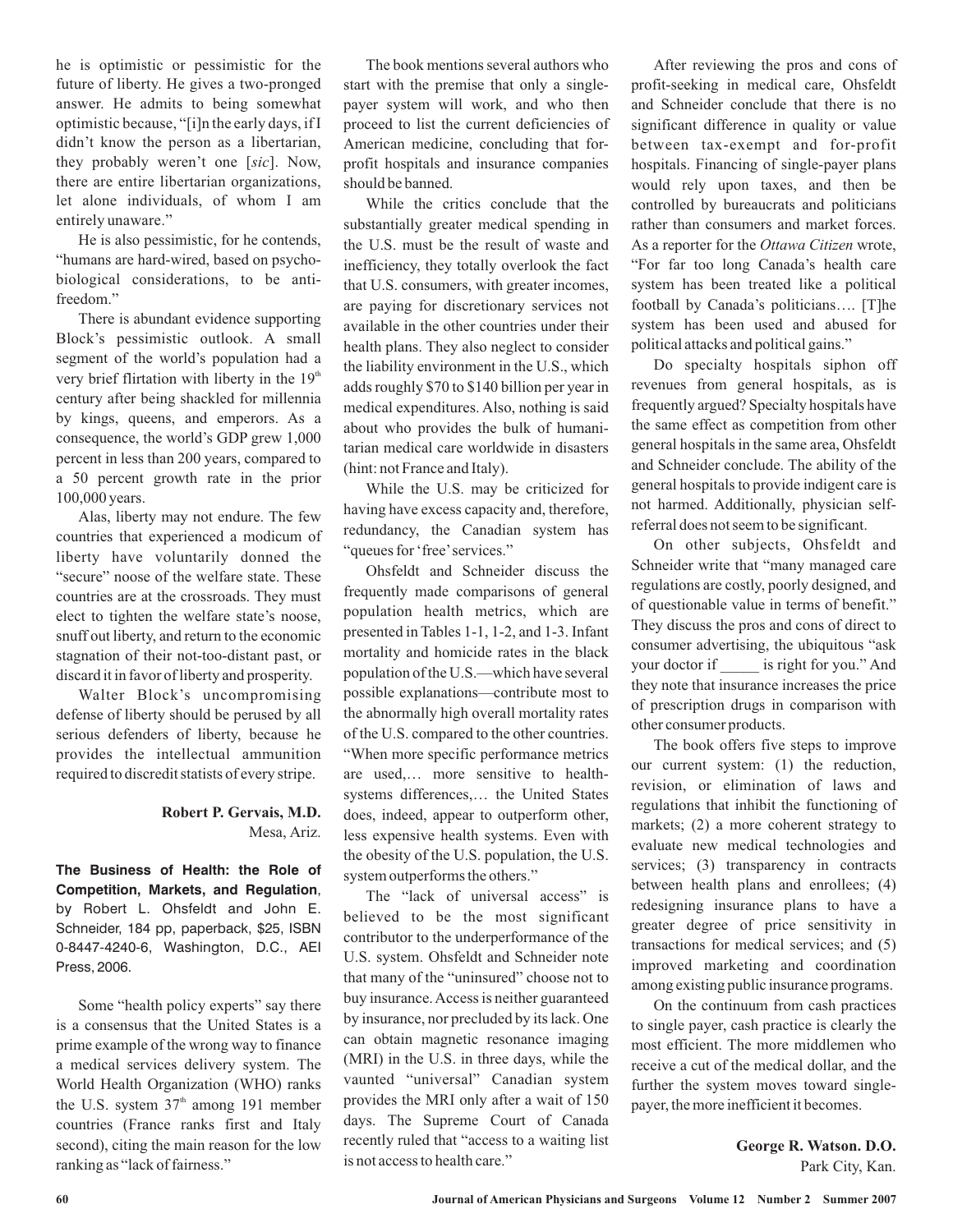**Envy. A Theory of Social Behavior,** by Helmut Schoeck, 436 pp, softcover, \$10, hardback available, ISBN 0-86597-063-7, Indianapolis, Ind., Liberty Fund, 1987 (originally published in German, copyright 1966).

Helmut Schoeck studied psychology, medicine, philosophy, and sociology, and has stamped this fascinating book with a definite scholarly tone, but without a boring word in it.

Schoeck brings to light a universal emotion, a fundamental psychological process of comparing oneself to others, one to which very little scholarly attention has been given, but which plays a huge role in human affairs. This is the deadliest of the seven deadly sins. Societies deal with envy in crippling or liberating ways. One of the most fascinating areas explored here concerns the way in which envy holds a society back, or how control of envy allows creativity in solving problems.

To envy is to feel displeasure and ill will at the perceived superiority of another person in happiness, success, pleasure, or the possession of anything desirable. An envious person has a conviction that the envied one's prosperity and success are somehow to blame for the envious one's deprivation and the lack he feels. One may notice another's envy like a skip in a car's motor—an event that leaves a vague feeling of lingering unease, and a suspicion that bigger problems lie behind it.

Schoeck shows that envy does not depend upon inequality of circumstance, and that it is an ineluctable given in human life. Socialism has not come to grips with envy, and instead of controlling the envious man, tries to wipe out any basis for envy—an impossible feat. Envy, unlike some phenomena noted by psychologists, has been recognized for millennia, and very well described.

Schoeck devotes some time to commenting on Melville's study of envy in Billy Budd, and on other, less well-known works. He shows that religion liberates the envious one from envy, and the envied from guilt and fear, by giving hope for the future to all. He also shows that many modern political ideas depend on a faulty, wishful assumption that human envy depends upon circumstance, rather than being inherent in human beings.

He has studied numerous cultures and the role envy plays in their success or failure; the role of envy in crime; and the concepts of luck, fortune, and witchcraft in the context of envy. He differentiates envy from jealousy so clearly that you will never confuse them. He examines how philosophers have treated envy, and the role of envy in revolutions. Schoeck indicts American behavioral scientists because they willfully evade facing the truth of the existence of envy, ignore it completely, or call it everything but what it is.

Schoeck unmasks politicians who claim they act for humanitarian and egalitarian reasons as people whose true motive is envy, and appeasement of envy. A wealthy politician may set himself up as a champion of the poor to deflect envy from himself and onto others.

Much of the book concerns the problem of the envious person, and the harm he can do if his envy is not controlled. Schoeck notes that envy of others is by its nature always "an unassuageable, negative unproductive feeling," and that successful cultures inhibit envy.

The process by which envy causes cohesion of groups and adherence to norms of behavior is given its due as a source of the feeling of justice and of indignation at certain behaviors. But Schoeck warns us of the social effects that arise when an envious man becomes a judge, legislator, or leader of a political party. Such effects justify our fear of envy.

The idea that the objects of envy are to blame for the envious person's feelings arose recently inWestern history, according to Schoeck—along with the idea that such feelings should call for the leveling downward of whatever anyone has that might make another feel envy. This legitimizes the feelings of envy. It is an attempt to deny the sin of envy, recognized from time immemorial, and to create a new human psyche by fiat.

I found it difficult at first to grasp the concept that envy functions in some ways as an organizing and innovating principle in society, and would have liked more examples of this function. The author emphasizes that for the envier, envy is destructive until it is sublimated, and causes the envied to feel fearful and threatened. He also ventures into subtle nuances of the human psyche with eye-opening examples that buttress and embellish his argument.

This book is a seminal work of genius. I could not lay it down.

> Lafayette, Ind. **Tamzin A. Rosenwasser, M.D.**

**Pain in America—and How Our Government Makes It Worse!,** by John P. Flannery II, 159 pp, softcover, \$14.95, ISBN-13: 978-0-9791246-0-0, ISBN-10: 9791246-0-3, Leesburg, Va., Ithaca Manor Press, 2007.

Brilliant attorney and former federal prosecutor John Flannery wrote this book because he is outraged at the misguided attempts to criminalize patients who have chronic pain, as well as those physicians who come to their rescue.

The book tells the stories of various chronic nonmalignant pain sufferers and their physicians, people whose lives have been permanently changed by an overzealous prosecutorial system

Is it not natural for these sufferers to seek out methods that will alleviate such pain? Why, then, should their suffering be compounded by prosecutorial attacks, fines, incarceration, etc.?

For those physicians attempting to treat such chronic pain, should their medical licenses be on the line for using legitimate and accepted methods of pain treatment? Has America become so jaded that we have become devoid of empathy toward chronic pain sufferers? Is it really possible for a physician to be branded a "drug dealer" for simply prescribing painrelieving medications?

When one thinks of dealers, such as car dealers and coin dealers, one usually thinks of those who buy or sell merchandise for a profit. Yet, physicians are being labeled "drug dealers" for merely exercising their legal right, as holders of a medical license, to prescribe medications.

Perhaps you don't have chronic unremitting pain, or perhaps you are a physician who seldom, if ever, finds a need to prescribe pain-relieving medicines. Why should this concern you?

The reason is that many of us will sooner or later experience severe pain. Do we really want our treating physicians to be shackled by mandates originating from nonphysicians who are not at all concerned about pain and suffering?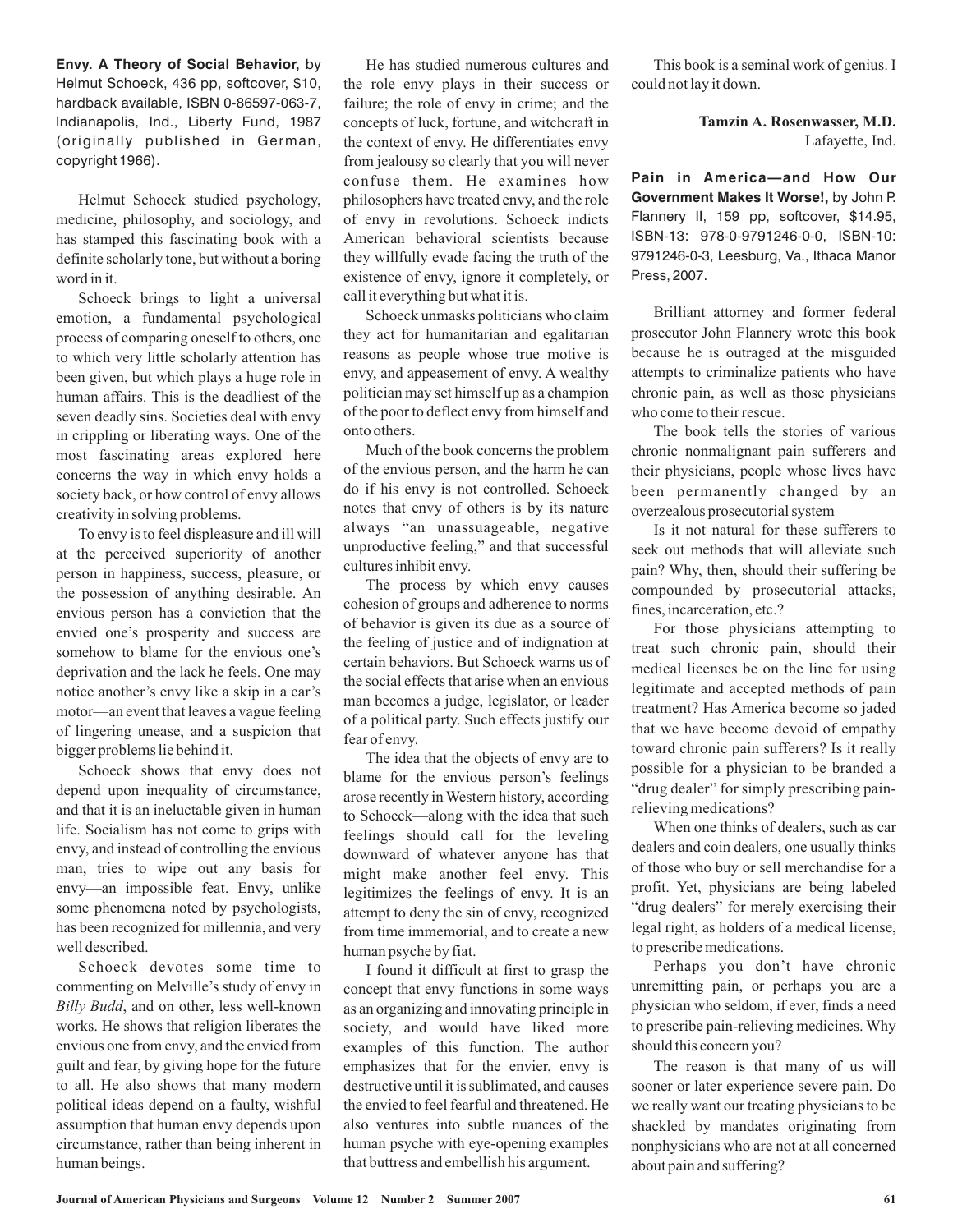When my son Christopher was 9 or 10, he confided in me that he would like to be a doctor, but then wondered whether the "risk of going to jail was too high?" If the current trend of prosecuting pain patients and their doctors continues, I fear that intelligent, caring, law-abiding young people will be dissuaded from entering medicine.

Mr. Flannery points out that the federal government has interfered with the medical use of marijuana in states where such use is lawful. He notes that the government's "war on drugs" has resulted in collateral damage that "obliterates notions of fair play and individual rights." Have idealistic Americans become so committed to their "war on drugs" that we willingly accept such collateral damage as "necessary," even though individual rights are trampled and unrelieved pain and suffering are increased?

This book shows how the government "actually manufactures crime," and how federal agents "pose as chronically ill patients."

Where else would one find such deceitful activities to be acceptable behavior? Why should physicians be held to impossible standards of evaluating, diagnosing, and treating pain, while being able to divine the lies of the federal agents posing as bogus pain patients? Why aren't there laws against federal agents who lie?

Read this book. I am reasonably certain that you too will be incensed by the novel prosecutorial definition of "drug trafficking," and that you will be inclined to declare war on overzealous prosecutors and their trampling of the Constitution, rather than to declare "war on drugs."

## Dayton, Oh. **Kenneth D. Christman, M.D.**

**America Alone: the End of The World as We Know It,** by Mark Steyn, 214 pp, hardcover, \$27.95, ISBN 978-0895260789, Washington, D.C., Regnery, 2006.

Surprise! "Global warming" is not the biggest threat to civilization.

"…[T]he Western world will not survive the  $21<sup>st</sup>$  century, and much of it will effectively disappear within our lifetimes…" is Steyn's shocking prediction in *America* , and his careful documentation shows *Alone* he's not a Chicken Little or an Al Gore.

The "clash of civilizations" he describes between Islam and the West is a battle between a world that has everything material it needs—wealth, armies, industry, and technology—and a world of ignorant death cultists, one that has nothing but pure ideology and plenty of believers. No Islamic nation, for example, could have gone to the moon or invented the Internet.

Fourteenth-century hordes are spreading throughout our world, armed with 21<sup>st</sup> century weapons. In the West, native populations are aging and fading, and are being supplanted by young Muslims. In the United Kingdom, more Muslims than Christians attend religious services each week. Mohammed is the most popular boy's name in Brussels and Amsterdam, and the most common name for terrorists and murderers. Islam is now the principal supplier of new Europeans, and the second biggest supplier of new Canadians. The Muslim world's high birth rate by midcentury will give tiny Yemen a higher population than that of Russia.

Islamism, where faith is the mother of hatred, presents us with a unique danger. It exists to destroy. All infidels are to be converted to Islam, subjugated, or killed. As a former leader of Hezbollah stated, "We are not fighting so that you will offer us something. We are fighting to eliminate you." Since we share no common humanity, our cultural and intellectual accommodations to faith place us especially at risk. As Steyn notes, "coexist" is a Western progressive sentiment, designed to enhance liberals' moral superiority, but it is "one long soothing express elevator to cloud-cuckoo land."

He offers a few examples.A 21-year old Palestinian woman who received kind treatment at an Israeli hospital packed herself with explosives and set off to blow up the hospital. In the 2004 Beslan massacre, more than 150 innocent schoolchildren were murdered, many of them shot in the back as they fled. In Afghanistan under the Taliban, halftime entertainment at every soccer match was the butchering at centerfield of suspected fornicators, adulterers, and thieves. Our friends, the Saudis, behead folks on a daily basis, some two-thirds of whom are foreign nationals. In 2005 they beheaded six criminals for auto theft.

Last year Iran's leaders issued a new fatwa (holy order) sanctioning the use of atomic weapons against its enemies. America alone can prevent this impending disaster. But if we cannot summon the will to respond, then it's the "end of the American moment," and the Great Plague of Islamism will usher in the collapse of Western Civilization and the dawn of a new Dark Age. The wealthiest and most advanced civilization in human history will have opted for self-liquidation in favor of the world's most impoverished and backward culture.

Steyn worries that war and conversation are our only options, but that conversation is precluded because, in Muslim jurisdictions, there is no culture of inquiry. It is a closed world that is intellectually stagnant. For example, more books are translated into Spanish in a single year than have been translated into Arabic in the last thousand years. In Freedom House's 2005 rankings of personal liberty around the world, five of the eight countries with the lowest score were Muslim, while only three of the 46 Muslim majority nations were free.

Steyn notes that we have only two options: submit to Islam or destroy the Islamist ideology. He has no hope for reform—that has already occurred in the form of martyrdom and jihad. He believes that fighting the symptoms—the terror plots—will be ineffective, unless we destroy the ideology that inspires them.

Steyn is not confident of our ability to do this, since our response to this impending catastrophe has been inadequate so far. He believes the key factors that endanger our survival are: (1) demographic decline; (2) the ineffectiveness of the welfare state; and (3) "civilizational exhaustion," which he attributes to cultural relativism—America's suicidal, irrational culture. Steyn labels the big government of our welfare-warfare state a national security threat, and proposes smaller government, with a return to the citizens of the primal responsibilities previously taken from them.

His third factor is the key, and correcting it will be difficult, if not nearly impossible. It will require us to change our subjective culture to one that relies on the values of reason, individual rights, and individual freedom. When we abandon reason in dealing with our problems, then we have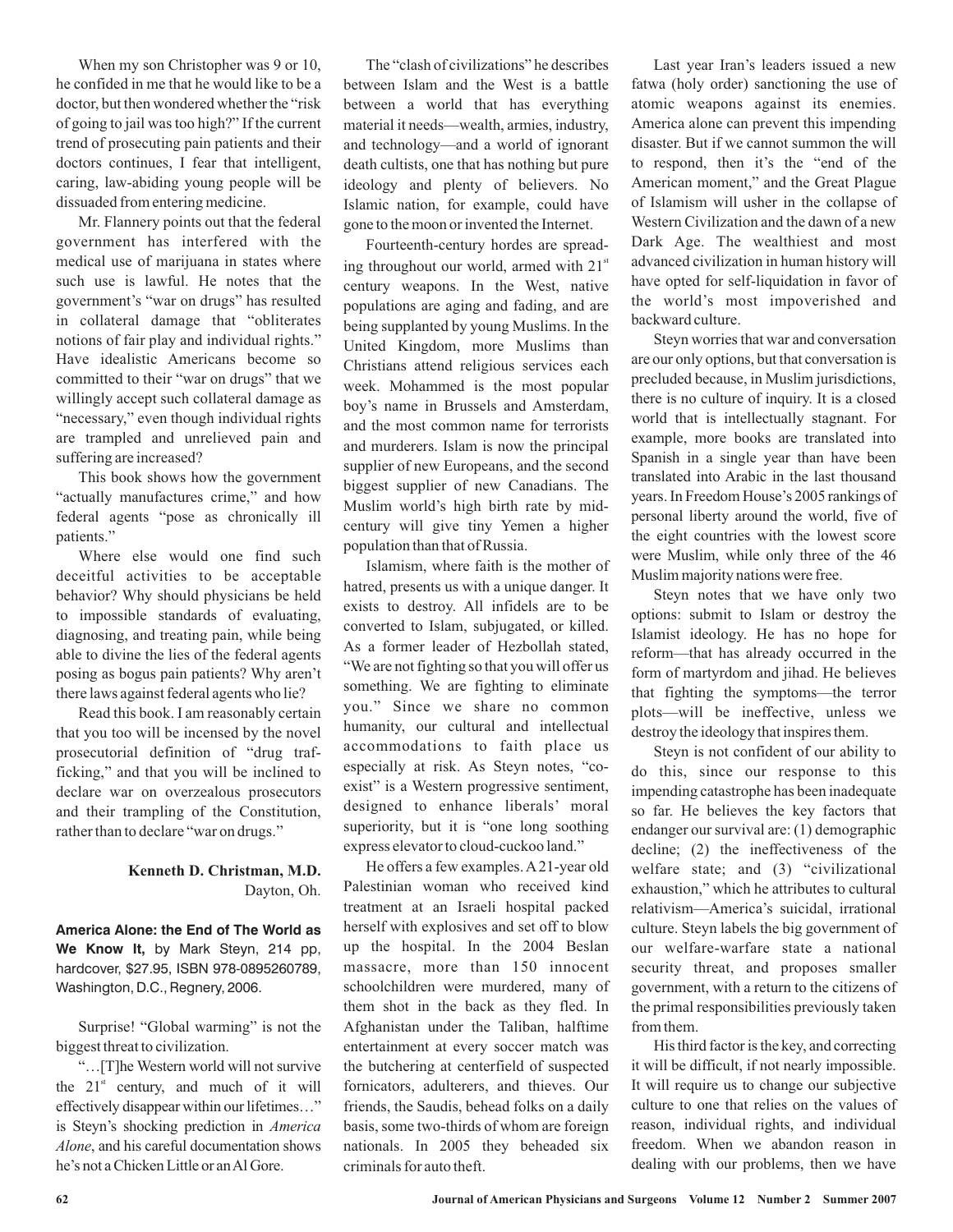left only the use of force. As Steyn laments, the death of a great nation (or civilization) not through war or devastation but through its inability to correct its own suicidal tendencies, will be a remarkable event.

Mark Steyn is the funniest writer alive, and his humorous style makes *America* Alone entertaining and easy to read. Read it and weep. Or read it and give it to friends and colleagues—along with a copy of *Atlas* . *Shrugged*

### Helvetia, W.Va. **Jerome C. Arnett Jr., M.D.**

**The Professors—The 101 Most Dangerous Academics in America**, by David Horowitz, 448 pp, hardcover, \$27.95, ISBN 0-89526-003-4. Washington, D.C., Regnery, 2006.

Nearly 100 years ago, the American Association of University Professors (AAUP) established principles of academic freedom to be used to "train students in the processes whereby truth is to be made known." These principles were endorsed by all our colleges and universities and can be found in their official faculty guidelines.

But today the principles have been compromised. For the first time in our history our institutions of higher learning—public and private, small and large—have become havens for extremists who have inflicted enormous damage on our educational system, which in turn has dangerously degraded America's popular culture.

A recent survey of faculty members reveals that over the past 15 years, while the ratio of liberals to conservatives in the general population remained relatively constant, the same ratio in college faculties increased from a slight plurality to a 5-to-1 majority. At the University of Colorado it is 31 to 1.

The Professors profiles 101 of these college professors, in the humanities and social sciences. Included are department heads, directors of academic institutes, and heads of large professional associations. By a conservative estimate, about 30,000 of the 600,000 U.S. professors hold views similar to those profiled. Three million students pass through their classrooms annually. The intellectual guide of these professors,

Horowitz writes, is Marxism, which leads to a religion of hatred for economic liberty and for America. Many professors are anti-Semitic and promote class warfare. They condemn capitalism and believe that it and private property are the root causes of war. They blame poverty on "globalization" and privatization. They believe that science is just an instrument of the ruling class and that their minority status confers the privilege of interpreting the law as they please.

Horowitz explains how all this came about. In 1965, Brandeis University professor Herbert Marcuse, a follower of the famed "Frankfurt School" of European Marxism, wrote a famous essay, "Repressive Tolerance," that was used during the 1970s to justify blacklisting of conservative faculty and repression of conservative viewpoints. Also in the 1970s, the Italian Communist Antonio Gramsci led an academic cult of professors and urged them to acquire control of hiring and tenure committees as a means to effect cultural change.

Around this same time many Vietnam anti-war radical activists, including the principal leaders of our first terrorist cult, the "Weatherman" faction of Students for a Democratic Society (SDS), stayed in school to avoid the draft and became tenured radical professors. These faculty minorities expanded the university curriculum by creating new departments and new ideological interdisciplinary fields of study, such as ethnic studies, cultural studies, peace studies, "queer studies," women's studies, black studies, and social justice studies.

Virtually all English and history departments and law schools now have these, and they have transformed the educational philosophy of the institutions. Scholarly standards have been sacrificed for political ends. For example, the Social and Justice Policy Program at Brandeis indoctrinates students to become advocates for expanding the welfare state.

The following are a few examples that Horowitz gives:

Bill Ayers, a distinguished professor at the University of Illinois at Chicago, is a former leader of the SDS. He once summarized its ideology as: "Kill all the rich people. Break up their cars and apartments. Bring the revolution home, kill your parents."

Kathleen Cleaver, senior lecturer in law at Emory University, has no qualifications to teach at a major law school. A former communications secretary for the Black Panther Party, she has never written a scholarly book or article.

Angela Davis, former Black Panther and an active member of the Communist Party until 1991, is a professor at the University of California, Santa Cruz, where Black Panther rapist, crack addict, and murderer Huey P. Newton was awarded a doctorate. She received the International Stalin Peace Prize from the Soviet police state in 1979, but never has made a scholarly contribution or written a serious academic work.

Bernardine Dohrn, another former SDS leader, is a professor of law at Northwestern University. She was on the FBI's Ten Most Wanted list in the 1970s, but now sits on important committees of the American Bar Association and the American Civil Liberties Union.

Paul Ehrlich, author of *The Population* (1968), is a professor at Stanford *Bomb* University. He predicted that hundreds of millions of people would starve to death in the 1970s, and that an impending Ice Age would produce a "global tidal wave that could wipe out a substantial portion of mankind" with sea levels rising 60 to 100 feet. He later predicted that global warming would shrink the U.S. population from 250 million to 22.5 million because of starvation. He believes that population should be controlled by force, if necessary, that there are "too many rich people," and that "economic growth in rich countries… is the disease, not the cure."

Former SDS leader Tom Hayden, with no training beyond a bachelor of arts degree, and no scholarly publications, is adjunct lecturer in politics at Occidental College, LosAngeles.

Leonard Jeffries, professor of black studies at City University of New York, a black supremacist and anti-Semite, has stated, "Jews are a race of skunks and animals that stole Africa from the Black Man."

Mark LeVine, associate professor of history at the University of California, Irvine, believes that capitalism is the only cause of global evil.

Gayle Rubin, assistant professor of anthropology at the University of Michigan